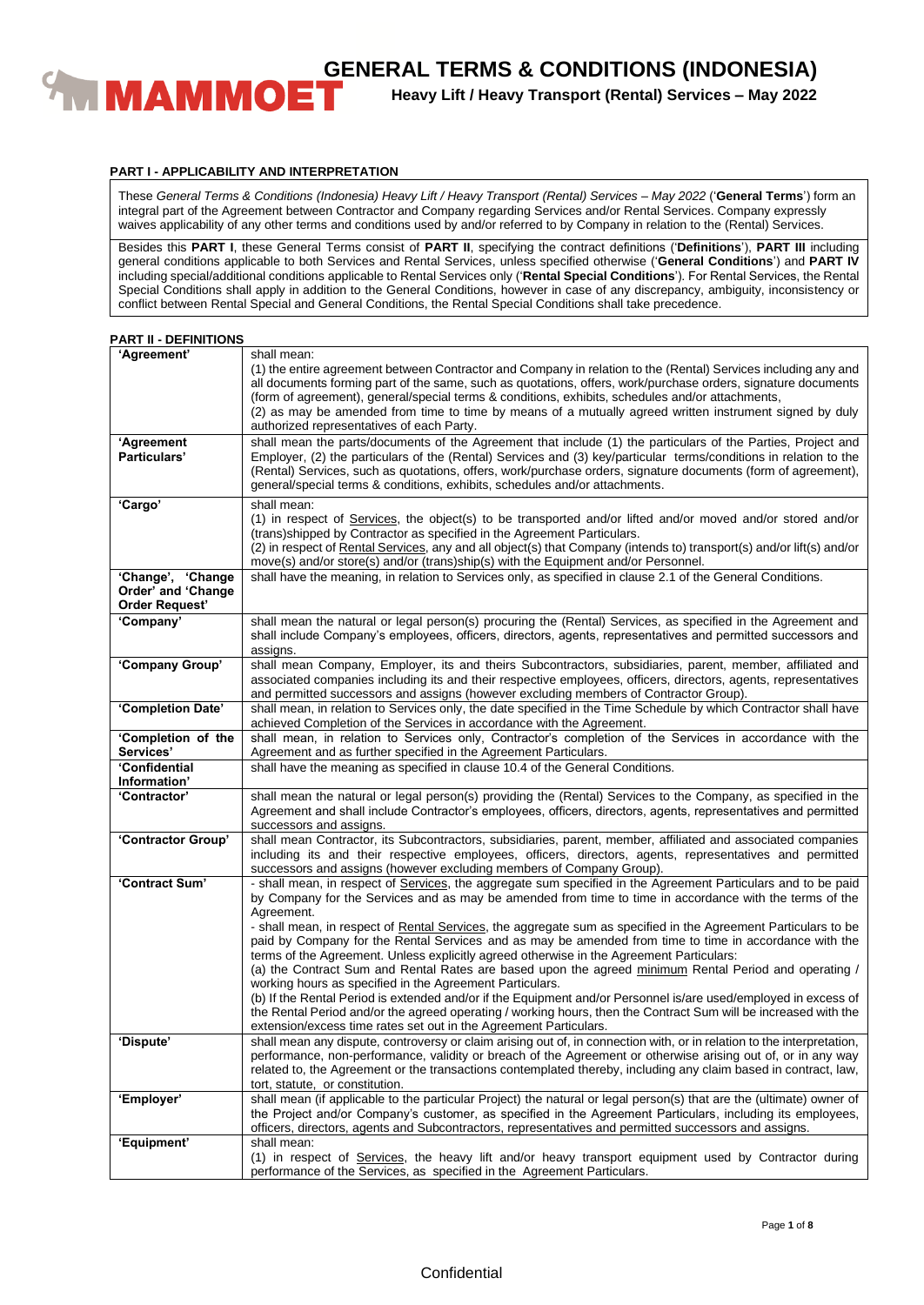

**Heavy Lift / Heavy Transport (Rental) Services – May 2022**

|                    | (2) in respect of Rental Services, the heavy lift and/or heavy transport equipment rented out to Company, as<br>specified in the Agreement Particulars.                                                |
|--------------------|--------------------------------------------------------------------------------------------------------------------------------------------------------------------------------------------------------|
| 'Force Majeure'    | shall have the meaning as specified in clause 6.4 of the General Conditions.                                                                                                                           |
| 'Inclement         | shall mean, at Contractor's sole discretion, the existence or effects of heavy rain, wind (including but not limited                                                                                   |
| Weather'           | to wind at lifting altitude) and/or other climatic conditions (including but not limited to hail, snow, cold,, dust storm                                                                              |
|                    | and/or extreme high temperature), by virtue of which it is either not reasonable and/or not safe for Personnel                                                                                         |
|                    | and/or Equipment exposed to continue working or which prevents performance of all or part of the Services.                                                                                             |
| Law                | shall mean statutes, acts, ordinances, sub-ordinate legislation, regulations, by-laws, orders, directions, awards                                                                                      |
|                    | and proclamations of any governmental, public or statutory authority in any jurisdiction which affects the                                                                                             |
|                    | Services.                                                                                                                                                                                              |
| 'Original Contract | Shall mean the Contract Sum agreed at the time Contractor and Company entered into the Agreement, hence                                                                                                |
| Sum'               | excluding any increases of the same that may be made from time to time in accordance with the terms of the                                                                                             |
|                    | Agreement (Particulars).                                                                                                                                                                               |
| 'Parties/Party'    | Shall mean Company and Contractor / either Company or Contractor                                                                                                                                       |
| 'Personnel'        | shall mean:                                                                                                                                                                                            |
|                    | (1) in respect of Services, the personnel deployed by Contractor during performance of the Services, as specified                                                                                      |
|                    | in the in the Agreement Particulars.                                                                                                                                                                   |
|                    | (2) in respect of Rental Services, the personnel rented out to Company, as specified in the in the Agreement                                                                                           |
|                    | Particulars.                                                                                                                                                                                           |
| 'Project'          | shall mean the project specified in the Agreement Particulars.                                                                                                                                         |
| 'Rental Period'    | shall be at least the minimum rental period for each piece of Equipment and/or each individual Personnel                                                                                               |
|                    | member, all as specified in the Agreement Particulars.                                                                                                                                                 |
|                    |                                                                                                                                                                                                        |
|                    | Unless agreed otherwise in the Agreement Particulars:                                                                                                                                                  |
|                    | (a) The Rental Period for each piece of Equipment and/or each individual Personnel member shall commence                                                                                               |
|                    | on the earlier of (i) the agreed (anticipated) commencement date of the Rental Period (if any) or (ii) the date of                                                                                     |
|                    | actual arrival of the Equipment and/or Personnel on Site.                                                                                                                                              |
|                    | (b) The Rental Period for each piece of Equipment and/or each individual Personnel member shall include the                                                                                            |
|                    | period during which the Equipment is assembled and disassembled and shall exclude the period during which                                                                                              |
|                    | the Equipment and/or Personnel is/are transported to/from the Site.                                                                                                                                    |
|                    | (c) The Rental Period for each piece of Equipment and/or each individual Personnel member shall end on the                                                                                             |
|                    | later of (i) the agreed (anticipated) end date of the Rental Period (if any) or (ii) the date on which actual<br>disassembly at Site is achieved and Contractor can commence demobilization from Site. |
| 'Rental Rate(s)'   | Shall<br>extension/excess)<br>mean<br>the<br>rate(s)<br>(regular<br>and<br>payable<br>by<br>Company<br>per                                                                                             |
|                    | hour/day/week/month/annum/other time period for each piece of Equipment and/or each individual Personnel                                                                                               |
|                    | member, as specified in the Agreement Particulars.                                                                                                                                                     |
| 'Rental Services'  | shall mean the rent-out and hire of Equipment and/or Personnel by Contractor and Company respectively and/or                                                                                           |
|                    | ancillary services provided by Contractor for the duration of the Rental Period, all as specified in the Agreement                                                                                     |
|                    | Particulars and as may be amended in accordance with the terms of the Agreement.                                                                                                                       |
| 'Services'         | shall mean the heavy lift, heavy transport and/or ancillary services/works provided by Contractor, as specified in                                                                                     |
|                    | the Agreement Particulars and as may be amended in accordance with the terms of the Agreement.                                                                                                         |
| 'Site'             | shall mean:                                                                                                                                                                                            |
|                    | (1) in respect of Services, the location(s) and/or area(s) designated by Company where the Services is/are to                                                                                          |
|                    | be performed as specified in the in the Agreement Particulars.                                                                                                                                         |
|                    | (2) in respect of Rental Services, the location(s) and/or area(s) designated by Company where the Equipment                                                                                            |
|                    | shall be used, as specified in the Agreement Particulars.                                                                                                                                              |
| 'Subcontractor'    | shall mean, in respect of either Party, a natural or legal person having a direct contract with the respective Party                                                                                   |
|                    | or with any other Sub(sub)contractor of the respective Party for the performance of a part of the Services or the                                                                                      |
|                    | Project.                                                                                                                                                                                               |
| 'Third Party'      | shall mean a natural or legal person not being (a member of) Company Group or Contractor Group.                                                                                                        |
| 'Time Schedule'    | shall mean, in relation to Services only, Contractor's schedule for performance of the Services as specified in                                                                                        |
|                    | the Agreement Particulars.                                                                                                                                                                             |

# **PART III – GENERAL CONDITIONS**

# **1. SCOPE OF SERVICES (WORK)**

In consideration for the Contract Sum, Contractor shall perform, provide and/or supply all (Rental) Services, set forth in the Agreement and perform all other obligations as set out in the terms and conditions of the Agreement (Particulars).

**2. CHANGES** (applicable to Services only)

**2.1 Change definitions**

2.1.1 '**Change**' shall mean any (1) change in the quality, quantity or nature of the Services including but not limited to additions, increases, decreases, omissions, removal, alterations, sequence changes and/or (2) Contractor proposed Changes as to accelerate performance of Services and/or achieve efficiency improvements and/or cost reductions and/or (3) change in Law.

'**Change Order**' shall mean a written instrument:

(1) formalizing a Change identified, initiated or required by either Company or Contractor,

(2) mutually agreed between authorized representatives of Company and Contractor,

(3) specifying the scope and details of the Change in the Services,

(4) specifying the amount of the adjustment, if any, in the Contract Sum, and

(5) the extent of the adjustment, if any, to the Time Schedule and/or Completion Date.

'**Change Order Request**' shall mean a written request or proposal for a Change Order submitted by either Company or Contractor and including:

(i) a description of the nature of the Change and the cause(s), event(s) and/or circumstances giving rise to the Change; and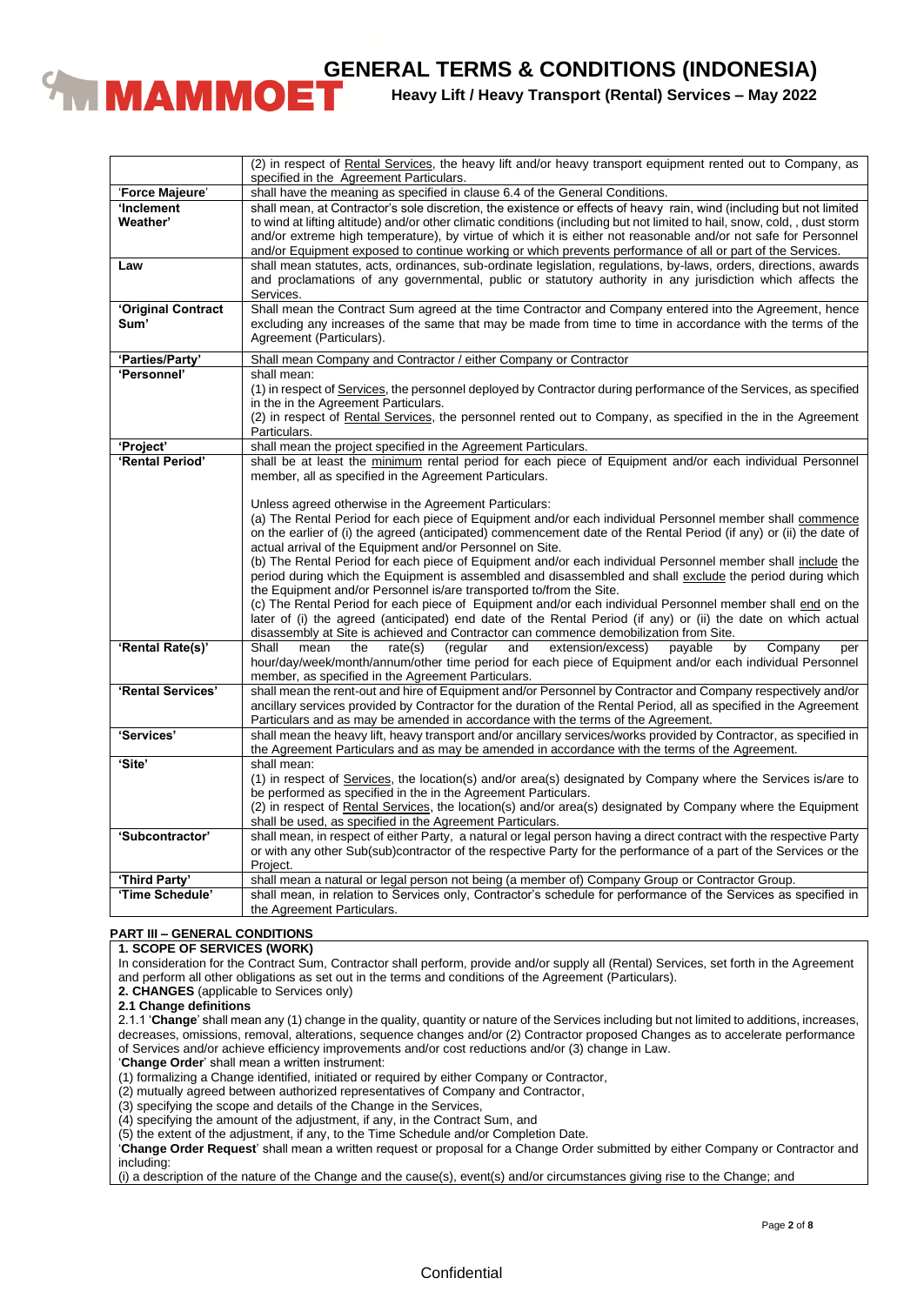# **CENERAL TERMS & CONDITIONS (INDONESIA)**<br><sup>Heavy Lift / Heavy Transport (Rental) Services – May 2022</sup>

**Heavy Lift / Heavy Transport (Rental) Services – May 2022**

(ii) to the extent reasonably known by and available to the Party submitting the request at the time of submission, a general description of the impact of the Change and a specification/substantiation/estimate of the impact of the Change (if any) on the Contract Sum and/or Time Schedule and/or Completion Date. **2.2 Each Party can submit a Change Order Request** 2.2.1 Company may from time to time, but prior to Completion of the Services and subject to the limitations set in this clause 2, submit to Contractor a Change Order Request in relation to (a) Change(s) in the Services. 2.2.2 Contractor may from time to time, but prior to Completion of the Services, submit to Company a Change Order Request in relation to (a) Change(s) in the Services it has identified. **2.3 Company's and Contractor right to reject a Change Order Request** 2.3.1 Company may reject a Change Order Request submitted by Contractor if and to the extent the Change is necessary to overcome or correct: (i) the adverse consequences of a breach by Contractor of its obligations under the Agreement and/or defect in the Services caused by Contractor; and/or (ii) the adverse consequences of a negligent act or omission of Contractor in relation to the Services. 2.3.2 Contractor may reject a Change Order Request submitted by Company if and to the extent the scope of the Change falls outside the scope of Contractor's normal business activities and/or if other projects of Contractor or its (Sub)contractors will be delayed unreasonably at the sole discretion of Contractor. **2.4 Circumstances entitling Contractor to (request) a Change Order** 2.4.1 The following events and circumstances will in any event entitle Contractor to a Change Order including any adjustment of the Contract Sum and/or Time Schedule and/or Completion Date resulting therefrom: (a) Company's failure to meet its obligations under the Agreement; (b) amendment or additions to documentation, drawings or other information provided by Company; (c) new, additional or deviating instructions, directions and/or acts or failures to act by Company during performance of the Services; (d) delays or disruption caused by Company, Employer and/or any of its/their other (Sub)Contractors; (e) actual ground/subsoil conditions that cannot withstand the ground bearing pressure ('GBP') required for Contractor's equipment (including Cargo weight) used during performance of the Services, as specified by Contractor in the Agreement. In addition, Company shall also indemnify Contractor Group in respect of any and all damages, losses, claims, costs etc. resulting from such insufficient/unsuitable subsoil conditions; (f) the structural integrity of the Cargo is insufficient to safely and efficiently execute the Services and/or is not suitable for the lift and/or transport method used during performance the Services as specified in the Agreement. In addition, Company shall also indemnify Contractor Group in respect of any and all damages, losses, claims, costs etc. resulting from such unsuitability. (g) inaccuracy, incorrectness and/or incompleteness of information and documentation that Company has provided or has caused to be provided to Contractor. (h) Change in applicable laws, site rules and regulations, safety rules and/or regulations impacting performance of the Services; (i) Delays or disruption caused by conditions which, in Contractor's sole opinion, make performance of the Services and/or operation of Contractor's equipment potentially unsafe or potentially hazardous to life or property, including but not limited to operating equipment beyond operating limits specified by manufacturer and Inclement Weather. (j) other events, conditions and circumstances not caused by and/or beyond Contractor's control (including but not limited to Force Majeure events) and/or for which Company is responsible pursuant to this Agreement or at law and/or a change in Law coming into force after the date the Agreement is executed. **2.5 Determination of Contract Sum adjustment** 2.5.1 Adjustments to the Contract Sum on account of a Change in the Services shall be determined by any one or a combination of the listed methods, following the below order of precedence: (a) in accordance with applicable unit or hourly rates specified in the Agreement for equal or similar Services or subsequently agreed upon; (b) on a cost-plus basis including a mark-up of fifteen percent (15%) of the aggregate amount. (c) by mutual agreement of a (itemized) lump sum; (d) a fair and reasonable valuation method as may otherwise be agreed between the Parties. **2.6 Change Order processing and disputes** 2.6.1 Change Order Requests submitted by Contractor shall be approved, modified or rejected in writing by Company promptly upon submission by Contractor and in no event later than fourteen (14) days after such submission.. 2.6.2 If Contractor and Company cannot agree on adjustment of the Contract Sum and/or Time Schedule and or Completion Date and/or on any other aspect of the Change or Change Order Request submitted by Company, Company may, subject to clause 2.3.2, direct Contractor in writing to proceed and execute the Change as requested by Company. In such event: (a) to the extent the disagreement relates to compensation, Contractor is not obligated to perform the Change until Company has issued a written instruction to proceed to Contractor and granted Contractor a (provisional) Contract Sum adjustment equal to direct costs plus a 15% mark-up for overhead and profit. (b) the disagreement about the Change (Order Request) shall qualify as a Dispute for which either Party may commence (expedited) dispute resolution in accordance with clause 9.2.2. ('Disputes'). **2.7 Scope reduction or removal** 2.7.1 Company may only request a Change Order including removal or reduction of parts or items of the Services to the extent such removed of reduced parts or items will not be performed by any other party including Company. Such removal or reduction of Services by Company shall be treated as a (partial) termination of the Agreement and will entitle Contractor to compensation as set out in clause 6.1 ('Termination by Company for its convenience'). **3. SCHEDULE, SCHEDULE CHANGES AND DELAY 3.1 General** 3.1.1 Contractor shall commence and proceed with performance of the (Rental) Services in accordance with the Time Schedule, agreed Mobilization date(s) and/or Rental Period and (in case of Services) shall complete/provide the Services (or any specified part thereof) on or before the date(s) as specified in the Time Schedule (including the overall Completion Date), subject to extension of time pursuant to clauses 3.3 (Delay or schedule changes not caused by Contractor) and 6.4 (Force Majeure). **3.2 Company's right to suspend Services or Amend Time Schedule for its convenience**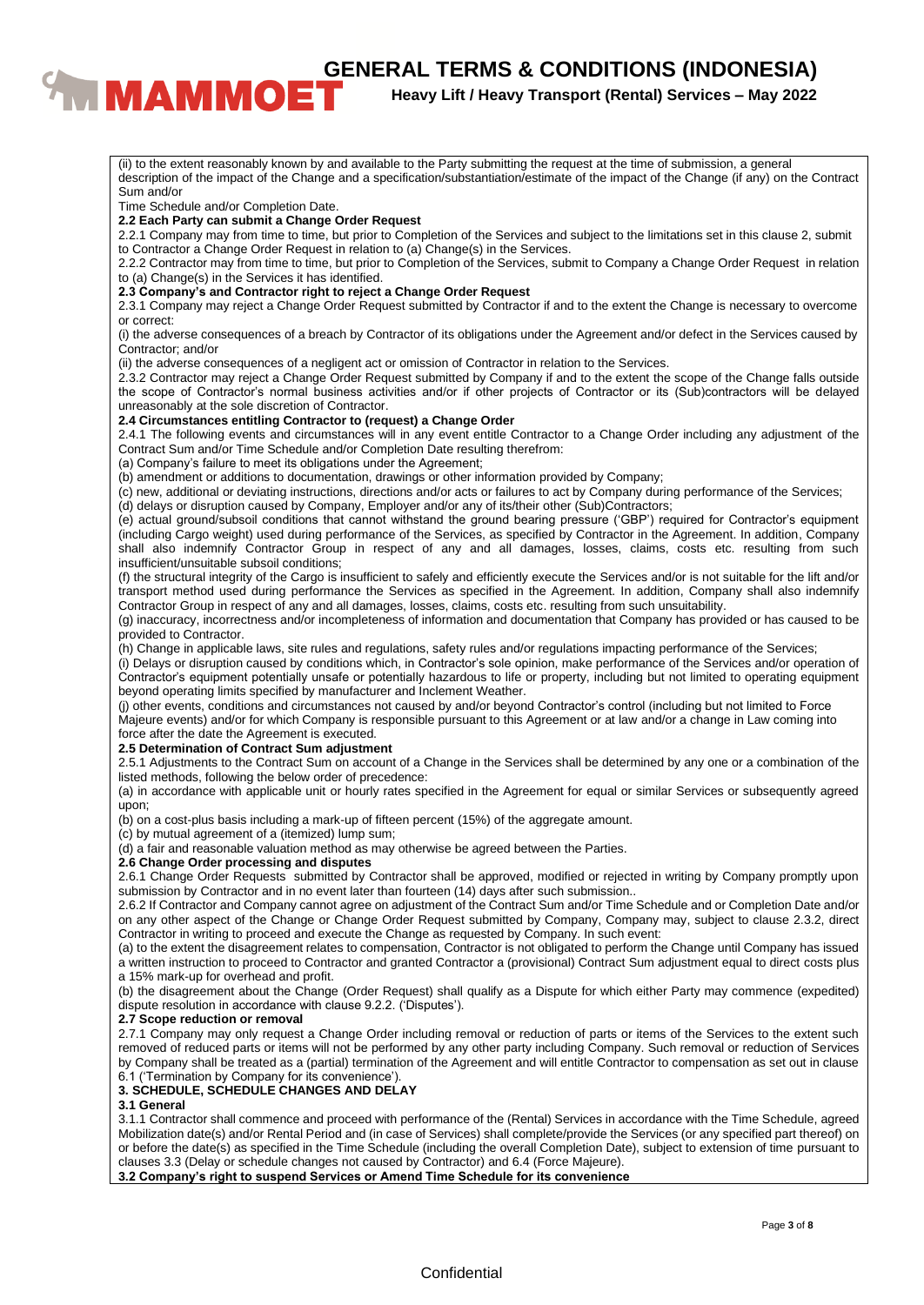# **CENERAL TERMS & CONDITIONS (INDONESIA)**<br><sup>Heavy Lift / Heavy Transport (Rental) Services – May 2022</sup>

# **Heavy Lift / Heavy Transport (Rental) Services – May 2022**

3.2.1 Company may, at any time, instruct Contractor to suspend the Services or part thereof and/or amend the Time Schedule, for any reason whatsoever by giving notice in writing to Contractor indicating the effective date(s) of suspension. Contractor shall cease the Services on the effective date of suspension as instructed, and in the case of services which cannot be ceased immediately, Contractor shall use reasonable endeavours to cease services as soon as possible.

3.2.2 Company may at any time instruct Contractor to resume the Services by giving written notice to Contractor specifying the effective date of resumption, however subject to a notice period of at least ten (10) days within which Company shall provide an updated Time Schedule to Contractor.

#### **3.3 Delay or schedule changes not caused by Contractor – compensation & time extension**

3.3.1 In the event of suspension (including suspension for Company's convenience) or other delay (including Company initiated changes to the Time Schedule) due to circumstances not attributable to Contractor (including but not limited to a lawful suspension of the performance of the Services by Contractor and/or a Change Order event or circumstance as specified in clause 2), Contractor shall be entitled to:

(a) delay compensation in accordance with the applicable prices and (unit) rates set forth in the Agreement Particulars and/or, to the extent such prices and (unit) rates are not available, (b) on a cost-plus basis including a mark-up of fifteen percent (15%) of the aggregate amount; and

(b) extension of time in respect of the Time Schedule (including any intermediary milestones and the Completion Date) equal to the duration of the suspension/delay plus any further extension that may be reasonably necessary as caused by the suspension/delay.

3.3.2 The following shall equally apply to each Party and be subject to clause 2 ('Changes') of the Agreement:

(i) Notification of suspension or other delay not attributable to Contractor

(ii) Submission of a request to the other Party regarding suspension or other delay not attributable to Contractor; and

(iii) Resolution of any disagreement between the Parties about adjustment of the Contract Sum and/or Time Schedule and or Completion Date and/or on any other aspect of the suspension or other delay not attributable to Contractor.

### **3.4 Delay or Schedule changes caused by Contractor – Liquidated Damages**

3.4.1 If due to its negligence Contractor is the sole cause of a failure to complete the Services by the Completion Date or, in case of Rental Services, to mobilize or provide the Equipment and/or Personnel on the agreed date(s) during the Rental Period Contractor shall be liable to pay delay liquidated damages only if such is specified in the Agreement Particulars. Such liquidated damages are to be applied as Company's sole financial remedy for loss or damages arising out of Contractor's failure and be considered as a genuine preestimate of the losses incurred.

3.4.2 In any event Contractor's total aggregate liability in relation to liquidated damages shall be limited to 5% of the Original Contract Sum unless otherwise specified in the Agreement Particulars. Liquidated damages shall be Company's sole remedy for delay and Contractor's failure as specified in clause 3.4.1. In the event that time is at large, quantum of Company's claim for general damages for delay shall be limited to 5% of the Original Contract Sum.

#### **4 PRICE, PAYMENT AND TAX**

#### **4.1 Contract Sum**

4.1.1 The Contract Sum to be paid for the (Rental) Services, the breakdown of the Contract Sum and the relevant payment terms and conditions are provided in the Agreement Particulars. The Contract Sum is based upon the (scope of) the (Rental) Services and is subject to any Change Order or other amendment in accordance with the Agreement.

#### **4.2 Payment**

4.2.1Company shall pay:

(a) the (agreed parts of) the Contract Sum plus any applicable taxes, duties etc. as defined in clause 4.2(c) in accordance with the payment (milestone) schedule and within the payment period(s) set out in the Agreement Particulars,

(b) within 30 days from submission of each invoice by Contractor; and

(c) without any withholding of any nature (excluding as required by applicable law). No payment from Company to Contractor shall depend on payment from Employer to Company.

#### **4.3 Tax**

4.3.1 The Contract Sum is exclusive of VAT and all other taxes, duties and/or penalties etc. levied by government and/or other authorities in respect of and/or in connection with the Agreement or the Services, with the exception of corporate income tax and/or other tax on income to the extent due by Contractor in accordance with applicable law.

#### **4.4 Inflation**

4.4.1 The Contractor may increase the Contract Sum at any time by giving the Company not less than 14 days' notice in writing where there is an increase in the direct cost to the Contractor of supplying the relevant Services and which is due to any factor beyond the control of the Contractor.

## **5 OTHER (RENTAL) SERVICES RELATED CONDITIONS & PRICE ASSUMPTIONS**

#### **5.1 Information and documents**

5.1.1 A Party may fully rely on the information and documentation provided by or on behalf of the other Party. Each Party is responsible for the accuracy, correctness and completeness of the information and documentation it has provided or has caused to be provided to the other Party. The providing Party shall indemnify the other Party for any damages, losses, claims, costs etc. which result from the inaccuracy, incorrectness and / or incompleteness of the information and documentation of the providing Party.

5.1.2 (applicable to Services only) Contractor shall, if required by or pursuant to the Agreement and subject to its professional knowledge as a heavy lifting and transport company and subject the scope of the Services, review all documents, drawings, specifications and instructions relating to the Services for discrepancies and errors. However Company is and shall remain responsible for any and all consequences resulting from such discrepancies and errors in documents, drawings, specifications and instructions as received by Contractor from Company.

# **5.2 Permits, compliance with law, quarantine requirements**

5.2.1 Unless specified otherwise in the Agreement, Company is responsible for obtaining, at its own expense, all permits, licences, customs clearance and other approvals required for performance of the Project and/or the (Rental) Services and for getting access to the Site.

5.2.2 Contractor and Company shall comply with all applicable laws, regulations, ordinances and/or other regulatory requirements and instructions of governments.

5.2.3 For the avoidance of doubt, to the extent that Contractor is obliged to comply with any applicable quarantine requirements, this shall qualify as a Change entitling Contractor to a Change Order.

# **5.3 Site accessibility & conditions**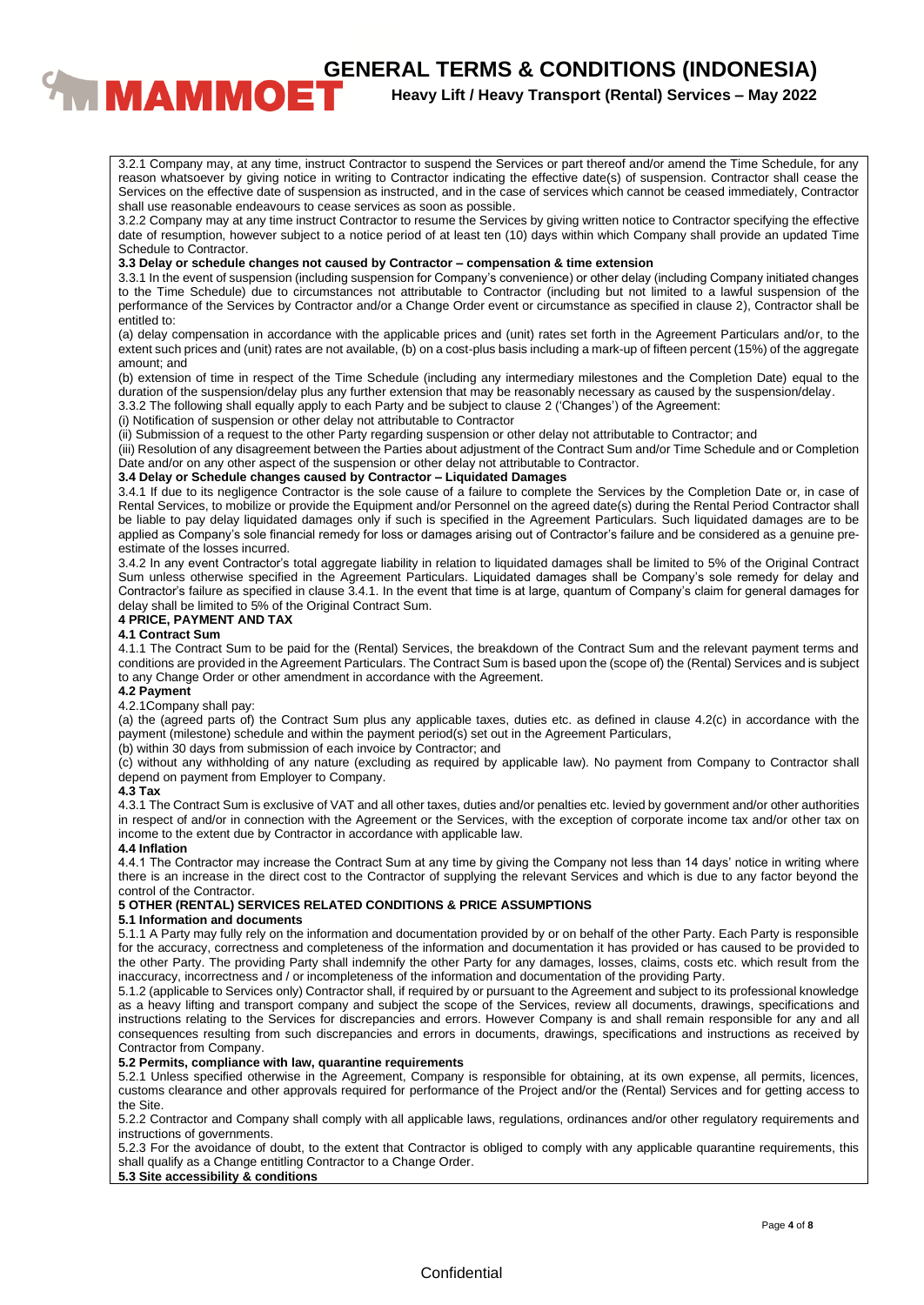# **CENERAL TERMS & CONDITIONS (INDONESIA)**<br><sup>Heavy Lift / Heavy Transport (Rental) Services – May 2022</sup>

# **Heavy Lift / Heavy Transport (Rental) Services – May 2022**

5.3.1 Company shall ensure that the Site is properly accessible, that Contractor's equipment can be mobilised and/or assembled properly and safely to, on and from the Site and that the (Rental) Services can start on the agreed date and can be performed without interruption or hindrance.

5.3.2 Company shall further provide good working conditions at the Site (in particular with regard to health and safety) and ensure that such conditions comply with all local regulations and requirements.

**5.4 Professional / independent performance of Services** (applicable to Services only)

5.4.1 Contractor shall exercise all reasonable skill, care and diligence in the performance of the Services and shall carry out all its responsibilities in accordance with recognized professional standards.

5.4.2 Contractor shall have the sole control over the means and methods required for performance of the Services. Contractor shall plan and execute the Services as it suits the Contractor best, provided that the Contractor complies with the Time Schedule and reasonable instructions of the Company in accordance with the provisions of the Agreement.

#### **5.5 Safety First**

5.5.1 Notwithstanding anything to the contrary in the Agreement the Contractor shall in any event not be required to undertake any activities or comply with any instruction or direction, which are reasonably deemed by the Contractor to be unsafe or potentially hazardous to life or property.

#### **5.6 Cargo**

5.6.1 Unless specified otherwise in the Agreement, Company is responsible for providing Cargo hoisting, anchor, jacking and/or lashing points with a capacity/strength that is sufficient for efficient and safe performance of the Services or, in case of Rental Services, efficient and safe performance of the activities Company intends to execute with the Equipment. Company shall further be responsible for Cargo packaging.

5.6.2 Company shall ensure that the Cargo, in all aspects including but not limited to structural integrity, centre of gravity, weight and/or design, is suitable and able to withstand the forces and/or manipulation resulting from the agreed method for performance of the Services (e.g. lifting, transportation, jacking and/or sliding) or, in case of Rental Services, for the activities Company intends to execute with the Equipment.

#### **5.7 Warranty and defects** (applicable to Services only)

5.7.1 Contractor warrants that it shall use good workmanship and perform the Services in accordance with the provisions of the Agreement. Notwithstanding and due to the nature of the Services it is expressly agreed that Contractor is not responsible for works of repair, reconstruction, re-testing, and rectification and shall not make good defects, imperfections or other faults as may occur after completion of (an intermediary milestone of) the Services.

## **6 SUSPENSION / TERMINATION / CANCELLATION**

#### **6.1 Termination by Company for its convenience**

6.1.1 Company may, at any time, cancel or terminate the Agreement, for any reason whatsoever and at its own convenience by giving notice in writing to Contractor indicating the effective date of the termination.

6.1.2 In the event of termination or cancellation of the Agreement in accordance with this clause 6.1 Company shall pay to Contractor (a) the value of the (Rental) Services performed up to and including the effective date of the termination, (b) agreed demobilisation fees plus all reasonable cost incurred by Contractor as a result of the termination/cancellation and (c) a fee of 25% of the remaining terminated non-performed value of the Services or, in case of Rental Services, the sum as specified in the Agreement Particulars to be paid by Company for the remaining terminated part of the agreed minimum Rental Period. To the extent applicable and possible such value and costs shall be calculated by applying the pricing/rates included in the Agreement.

#### **6.2 Termination by Company for Cause (Contractor's default/breach)**

6.2.1 If Contractor breaches any material obligation it has assumed in the Agreement and does not cure such violation within thirty (30) days ('Cure Period') following written notice of such breach from Company to Contractor to be issued within 10 days of the date of the breach, then Company may terminate the Agreement by giving ten (10) days' written notice to Contractor. ln the event that such breach is not reasonably susceptible to cure within thirty (30) days, Contractor's Cure Period shall be extended to a maximum of ninety (90) days, unless otherwise agreed to by Company in writing.

6.2.2 In the event of termination for cause Company shall pay Contractor the value of (Rental) Services performed less any direct and reasonable costs incurred as a result of having the (Rental) Services performed by a replacement Subcontractor.

#### **6.3 Suspension / Termination by Contractor for Cause (Company's default/breach)**

#### 6.3.1 If:

(a) Company has failed to pay Contractor for the (Rental) Services for a period of fifteen (15) days after the date such payment is due under the Agreement, and/or

(b) Company is in breach of any of its other material obligations assumed under the Agreement and it does not cure such breach within thirty (30) days following written notice of such breach from Contractor to Company, and/or

(c) the Services or the Project, in whole or substantial part, is stopped for a period of sixty (60) consecutive days through no act or fault of Contractor,

then without prejudice to any other rights and remedies that Contractor may have under or pursuant to the Agreement (provided by law or in equity), the Contractor may give Company ten (10) days' written notice' ('Suspension Notice') of such breach or default and, in the event such breach, failure or default is not cured within such ten (10) day time period, Contractor may suspend performance under the Agreement.

6.3.2 If such breach, failure or default is not cured by Company within twenty (20) days from the date of the Suspension Notice, Contractor may terminate from the Agreement and shall be paid, in each case without duplication: (i) the amounts, fees and costs as specified in clause 6.1 (Termination for Company's convenience) plus (ii) any further losses or damages incurred by Contractor and not expressly waived pursuant to the Agreement.

## **6.4 Force Majeure**

6.4.1 Force Majeure' shall mean circumstances, conditions and/or events, which are beyond the reasonable control of either Party and that could not be foreseen at the time the Agreement was entered into, occurring in the absence of any fault of negligence of any Party and which cannot be avoided or prevented through the adoption of reasonable measures, which temporarily or permanently prevent the performance of any obligation (with the exception of payment obligations) under the Agreement, including but not limited to industry wide or regional strikes, substantial supply chain disruptions and labour disturbances, (not including the personnel of the Group of the affected Party), cyber security related events, mutinies, quarantines, epidemics, pandemics, wars (whether declared or undeclared), acts of terrorism, blockades, embargo's, riots, civil disturbances, civil wars, fires, storms and/or other weather conditions and/or other acts of nature. Inclement Weather that is not abnormal for the Site shall not qualify as Force Majeure.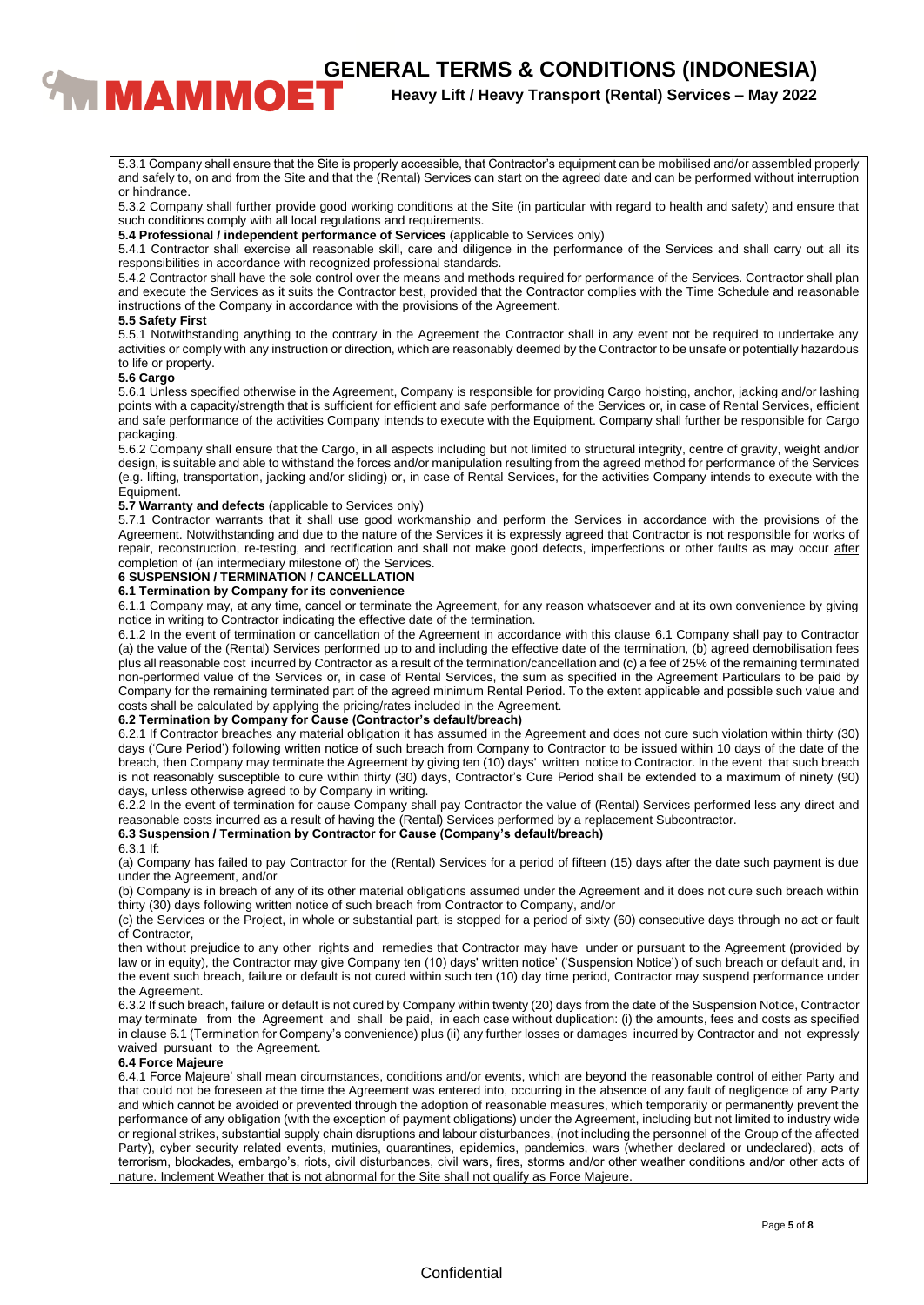**CENERAL TERMS & CONDITIONS (INDONESIA)**<br>**BENERAL TERMS & CONDITIONS (INDONESIA)**<br>Heavy Lift / Heavy Transport (Rental) Services – May 2022

**Heavy Lift / Heavy Transport (Rental) Services – May 2022**

6.4.2 In the event that the performance of obligations under the Agreement is temporarily prevented due to a Force Majeure occurrence, the Force Majeure occurrence will only have the effect of deferring the performance of those obligations (excluding payment obligations), and shall not serve to relieve any party of other obligations under the Agreement.

6.4.3 Promptly upon the occurrence of Force Majeure, the affected Party shall give written notice to the other Party, citing the Force Majeure event, the effect of this event upon the party's contractual obligations, and the extent of mitigation action taken. The affected Party shall make all reasonable effort to mitigate and reduce to a minimum the effects of the Force Majeure.

6.4.4 In case of Force Majeure, the Contractor shall be granted such time extension – and accordingly the Time Schedule and Completion Date or, in case of Rental Services the Rental Period, shall be adjusted - as is reasonably necessary to reflect the effect of the delay.

6.4.5 Unless agreed otherwise in writing, either Party will be allowed to terminate the Agreement in case of a Force Majeure event lasting fifteen (15) days or more. In the event of such termination Company shall only be obliged to pay the value of the Services performed and all reasonable direct cost (including demobilisation costs) incurred as a result of this termination. To the extent applicable and possible such value and costs shall be calculated by applying the pricing/rates included in the Agreement.

#### **7 LIABILITY & INDEMNITY 7.1 General liability basis**

7.1.1 Contractor shall only be liable for any damage, loss, injury, expense and/or cost of any kind if and to the extent such damage, loss, injury, expense and/or cost is caused by negligent errors, acts, omissions or breach of contract by Contractor and/or any of its Subcontractors.

#### **7.2 Limitation of aggregate liability**

7.2.1 Except for the gross negligence or wilful misconduct on the part of Contractor and further to the fullest extent permitted by applicable law, Contractor's total aggregate liability whether in contract, in tort (including but not limited to negligence), for breach of statutory duty, in restitution, in law or in equity or for any cause of action whatsoever arising under or in connection with the Agreement for loss, damage, damages, cost, expense, expenses, disbursements, liability (including in respect of any fine or penalty) interest and costs, whether direct or indirect, present or future, actual or contingent, fixed or unascertained shall be limited to 50% of the Original Contract Sum. Company shall indemnify, defend and hold harmless Contractor Group for all damages, losses, claims, costs, liability etc. of Company Group exceeding the above mentioned limitation.

#### **7.3 Exclusion consequential loss liability**

7.3.1 Notwithstanding any of the indemnities and liabilities specifically referred to elsewhere in the Agreement, neither Party shall be liable, whether in contract, in tort (including but not limited to negligence), for breach of statutory duty, in restitution, in law or in equity or for any cause of action whatsoever arising under or in connection with the Contract, for any loss of profit or anticipated profit, loss of revenue, loss of turnover, loss of opportunity, loss of production, loss of use, loss of business, or any consequential or indirect losses whatsoever. Any loss or damage, as mentioned in this article, of Company Group shall be deemed loss or damage of Company. Any loss or damage, as mentioned in this article, of Contractor Group shall be deemed loss or damage of Contractor. Each party shall indemnify, defend and hold the other party harmless accordingly.

#### **8 INSURANCE**

#### **8.1 Contractor and Company provided standard insurance**

8.1.1 Each Party shall at its sole cost take out and maintain during the existence of the Agreement and the Services the following insurances:

(a) **Workers' Compensation and Employer's Liability** Insurance for its own personnel as prescribed by applicable laws

(b) **Commercial General Liability** (third party bodily injury and third party property damage) insurance with a coverage limit of EUR 2,500,000 (two million five hundred thousand EUR) being a combined single limit per occurrence.

(c) **Automobile Liability** Insurance for the equipment that is owned, leased or hired by the Party (covering bodily injury and property damage) as prescribed by applicable laws.

(d) any other insurance required by the applicable law.

#### **8.2 All-risk insurance provided by Company (CAR/Cargo insurance)**

8.2.1 Company shall take out and maintain, at its/their sole cost, or shall procure that any other member of the Company Group shall take out and maintain, for the duration of the Agreement and the Project, insurance(s) adequately covering at least physical loss or damage caused to or respectively caused by the Cargo at the Site and/or during transportation and/or (temporary) storage. Company shall also maintain (or arrange that its Group shall maintain) appropriate insurance covering damage to or loss of any other Site installations or other property owned by or otherwise in the care custody and control of Company Group such as but not limited to permanent construction and/or existing facility. These insurances shall in any event be primary to the insurances taken out by Contractor Group. The insurance policy provided by Company and/ any member of the Company Group shall be endorsed to waive subrogation against the Contractor Group. All policies of insurance provided by Company or Company Group shall name the Contractor and Contractor Group as additional insured.

# **8.3 All-risk insurance provided by Contractor (Equipment insurance)**

8.3.1 Contractor shall at its sole cost take out and maintain during the existence of the Agreement and the Services Equipment insurance for the Equipment that is owned, leased or hired by the Contractor in an amount of the full replacement value.

#### **8.4 Waiver of subrogation / naming as co-insured / insurance certificates**

8.4.1 The insurances taken out by each Party in accordance with clause 8.1 and 8.3 shall be endorsed to waive subrogation against the other Party and its respective Group and (except for the Workers' Compensation and Employer's Liability Insurances) will name the other Party and its respective Group as additional insured. The waiver of subrogation and the naming as additional-insured however only apply to the extent that the respective Party has assumed any liabilities under the Agreement. Each Party shall issue certificates of insurances to evidence the existence of the insurances.

#### **8.5 Liability for insurance deductible**

8.5.1 A Party shall pay or reimburse the other Party for deductibles on the insurance policies taken out by the other Party to the extent that its negligence or fault under the Agreement gave rise to any claim on such policies. The liability to pay or

reimburse the deductible amount shall be limited EUR 100,000 (one hundred thousand EUR) per occurrence).

#### **9 GOVERNING LAW AND DISPUTE RESOLUTION**

#### **9.1 Governing law**

9.1.1 The Agreement will be governed by and construed in accordance with laws of Singapore.

#### **9.2 Disputes**

9.2.1 A Party may notify the other Party in writing that a Dispute has arisen. The Parties will, in the first instance, attempt to resolve the Dispute by entering into good faith negotiations. If, within thirty (30) days from the date of notification, the Parties do not reach agreement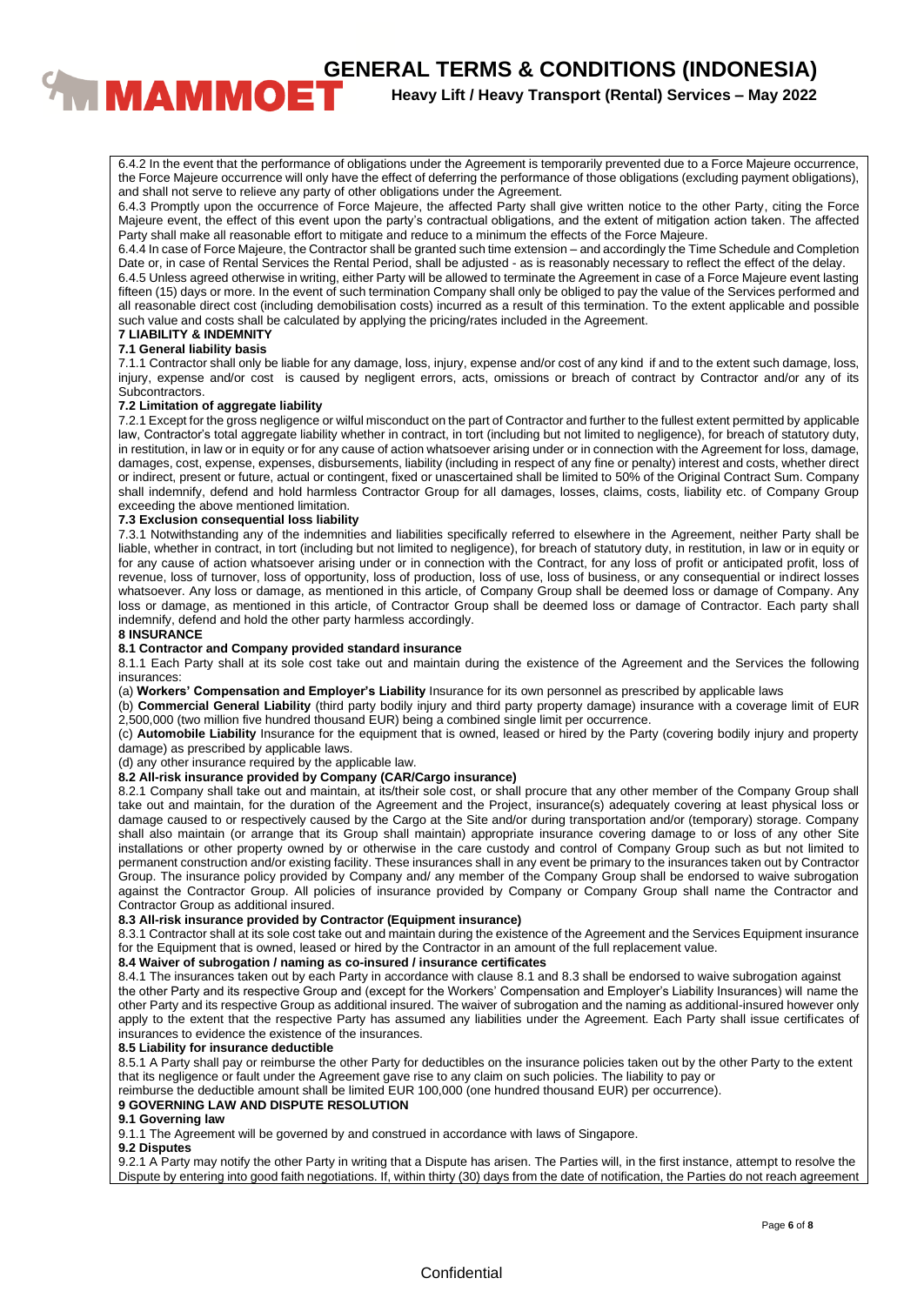# **CENERAL TERMS & CONDITIONS (INDONESIA)**<br>**BENERAL TERMS & CONDITIONS (INDONESIA)**<br>Heavy Lift / Heavy Transport (Rental) Services – May 2022

**Heavy Lift / Heavy Transport (Rental) Services – May 2022**

on the resolution of the dispute, each Party may refer such dispute to arbitration as set out in clause 9.2.2. 9.2.2 All disputes arising out of or in connection with the Agreement that are not resolved in accordance via good faith negotiations in accordance with clause 9.2.1 shall be finally settled under the Rules of Arbitration of the International Chamber of Commerce by one or more arbitrators appointed in accordance with the said Rules. The seat, or legal place, of arbitration shall be Singapore.

# **10 MISCELLANEOUS**

# **10.1 Notices**

10.1.1 All notices, demands, claims or other communication under the Agreement to the Parties shall be in the English language and shall be considered to have been duly given or made when delivered in writing by registered mail, email or a courier to the Party and addressed to the person(s) and address(es) specified in or pursuant to the Agreement or, in the absence thereof, when delivered via courier to the Party's registered office address or another address specified by the receiving Party in writing.

#### **10.2 Business ethics and anti-bribery**

10.2.1 Each Party agrees, in its performance of its obligations under the Agreement, to comply, and to cause its affiliated companies to comply, with all applicable laws, including any and all international rules and regulations related to bribery issues (such as but not limited to *Chapter VII 'Combatting Bribery, Bribe Solicitation and Extortion', Article 1 of the OECD Guidelines for Multinational Enterprises*) and EU and U.S. Trade Sanctions and Export Control Laws.

10.2.2 Neither Party shall knowingly take any action that would cause the other Party to be in violation of any applicable laws. Further, each Party shall immediately notify the other Party if such Party has any information or suspicion that there may be a violation of any applicable laws in connection with the performance of activities under the Agreement.

#### **10.3 Intellectual Property**

10.3.1 All documentation is and will remain the property of the Party that has supplied it to the other Party.

10.3.2 All intellectual property rights related to information and/or documents provided in relation to the Project or Services and as may be further defined in the Agreement Particulars ('**Intellectual Property**'), if any, are and will remain vested in the Party that has supplied the documents and/or information to the other Party.

10.3.3 Any concept, product, process (patentable or otherwise), copyrightable material (including without limitation documents, specifications, calculations, maps, sketches, notes, reports, data, models, samples, drawings, designs, videos and electronic software) or other information first conceived, reduced to practice or created by any member of Contractor Group in the performance of the Services (and with respect to any subcontractors, their respective scope) under this Agreement (collectively, 'Work Product') shall be the property of the Contractor. Title shall have passed principally upon the earliest of conception, reduction to practice or creation, as applicable, whether or not delivered to the Contractor at the time of conception, reduction to practice or creation.

10.3.4 Each Party shall indemnify, protect, defend and hold harmless the other Party for any and all damages, losses, claims, actions or proceedings arising out of any patent infringement by that Party and in relation to the Services, including but not limited to reimbursement of royalties or similar charges paid by the other Party.

#### **10.4 Confidential Information**

10.4.1 '**Confidential Information**' shall mean any and all information disclosed (whether orally, in writing or by any other means) by the disclosing Party to the receiving Party, whether before or for a period of 5 years after the date of the Agreement, whether marked confidential or by its nature to be reasonably deemed confidential, including but not limited to information relating to that Party's operations, processes, plans or intentions, production information, know-how, copyrights, design rights, trade secrets, market opportunities, business affairs, but shall not include any part of such information which:

(a) is in or comes into the public domain in any way without breach of the Agreement by a receiving Party or any person to whom it makes disclosure; or

(b) the receiving Party can show:

(i) was in its possession or known to it by being in its use or being recorded in its files prior to receipt from the disclosing Party and was not acquired by the receiving Party from the disclosing Party under an obligation of confidence; or

(ii) to have been independently developed by the receiving Party without recourse to the Confidential Information; or

(iii) the receiving Party obtains or has available from a source other than the disclosing Party without breach by the receiving Party or such source of any obligation of confidentiality or non-use.

10.4.2 In relation to Confidential Information received from the other Party or from a third party on behalf of the other Party, the disclosing Party and the receiving Party agree as follows:

(i) To treat the Confidential Information in confidence and to use it only for the purpose of the Agreement and performance of Services provided hereunder;

(ii) Not to copy or write down any part of the Confidential Information except as is reasonably necessary for the for the purpose of the Agreement and performance of Services provided hereunder;

(iii) To disclose the Confidential Information only to its directors, officers and employees (including directors, officers and employees of the receiving Party's Group) that need to know the Confidential Information for the purpose of the Agreement and performance of Services provided hereunder;

(iv) To treat the Confidential Information with the same degree of care and with sufficient protection from unauthorised disclosure as the receiving Party uses to maintain its own confidential or proprietary information.

10.4.3 Subject to applicable data preservation law, at the request of the disclosing Party the receiving Party shall promptly return all documents, materials and records and all copies of the Confidential Information to the disclosing Party and permanently delete any such Confidential Information from any electronic storage media or memory;

10.4.4 Notwithstanding the foregoing, each Party may disclose Confidential Information to the extent required by law or court order, provided that the originally disclosing Party receives written advance notice of the requested disclosure promptly and has a reasonable opportunity to object to the disclosure and seek a protective order prior to the receiving party making such disclosure. The obligations of this clause 10.4 shall survive the termination of the Agreement.

# **10.5 No assignment / transfer**

10.5.1 The Agreement shall be binding upon and inure to the benefit of the parties hereto and their respective permitted successors and assigns. No party shall have the right to assign, transfer, pledge, encumber or otherwise affect its obligations and rights under the Agreement (hereafter, collectively, '**Assign**') without the written consent of the other party, which may be granted or withheld in its sole discretion.

10.5.2 Any attempt by any of the parties to assign any of its obligations and rights hereunder, without such consent, shall be void and without effect and shall not affect its obligations under the Agreement.

#### **10.6 Entire agreement**